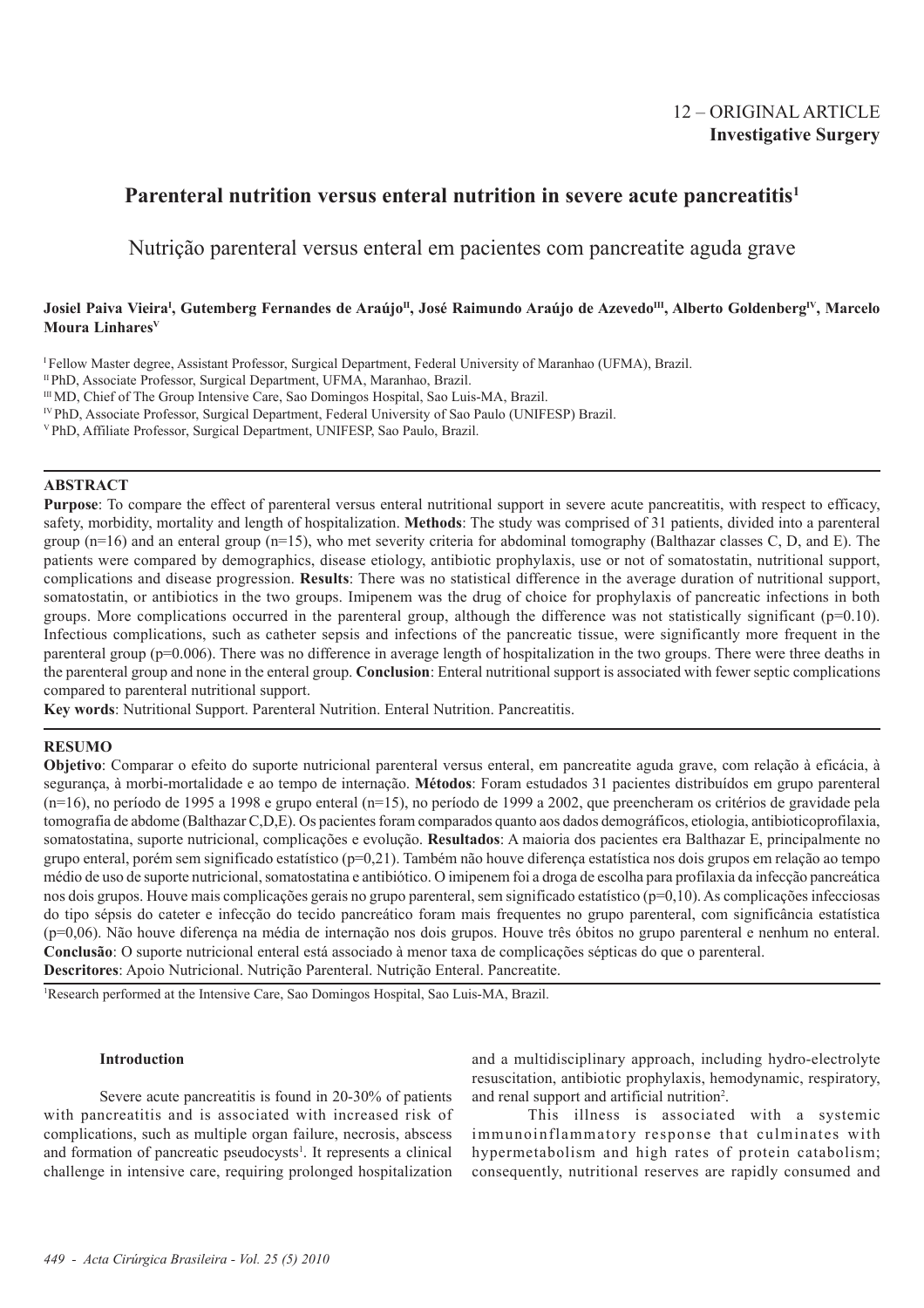malnutrition may appear unless a higher nutritional intake is provided<sup>2</sup>. Thus, early nutritional support plays a central role in the management of these patients<sup>3</sup>.

Total parenteral nutritional support has long been the standard source of exogenous nutrients for these patients, however this is costly and associated with many disadvantages, including dysfunction of the intestinal mucosal barrier, which, in turn, promotes sepsis of intestinal origin<sup>3,4</sup>.

Circumventing the intestine as the route of nutrient administration contributes to loss of the mucosal barrier's integrity, exacerbating the stress and systemic inflammatory responses, aggravating the disease and potentially leading to the development of multiple organ failure, sepsis, and nosocomial infections<sup>5</sup>. Enteral nutrition, on the other hand, can maintain the integrity and function of the intestinal mucosal barrier<sup>6</sup>.

The degree of pancreatic stimulation is determined by the location in the gastrointestinal tract where food is administered<sup>7</sup>, i.e., pancreatic rest can be achieved if food is administered in the small intestine, distal to the angle of Treitz, which results in minimal or negligible stimulation of pancreatic secretion<sup>8</sup>.

Randomized clinical studies comparing parenteral vs. enteral nutrition in severe acute pancreatitis have demonstrated clear advantages of enteral nutrition. McClave *et al.*<sup>9</sup> observed that enteral nutrition was equally safe and effective and significantly cheaper than total parenteral nutrition, and was also associated with faster resolution of toxicity and stress related to pancreatitis.

Kalfarentzos et al.<sup>6</sup> demonstrated that enteral nutrition was well tolerated and was associated with fewer adverse effects or septic complications over the course of the illness, as well as with lower mortality. The cost of enteral nutrition was one-third of the cost of total parenteral nutrition.

Lower rates of sepsis, systemic inflammatory response syndrome (SIRS), and organ failure, as well as shorter hospital stays in the intensive care unit, have been reported in patients with severe acute pancreatitis on enteral vs. total parenteral nutrition<sup>10</sup>.

The objective of this study was to compare parenteral vs. enteral nutritional support in the management of patients with severe acute pancreatitis, with regards to efficacy, security, morbidity, mortality and hospitalization time.

#### **Methods**

All patients diagnosed with acute pancreatitis who were admitted to the intensive care unit of the Hospital Sao Domingos (Sao Luis-MA) between January 1995 and December 2002 were studied. The diagnosis was confirmed by elevations in levels of pancreatic enzymes (amylase and lipase), abdominal ultrasound and contrast-enhanced abdominal computerized tomographic (CT) imaging.

To stage the severity of pancreatic disease, the Balthazar tomographic classification was used<sup>11</sup>. Patients classified as Balthazar A and B and those who were transferred to other services during the course of treatment were excluded from the study.

All patients underwent a rigorous clinical treatment protocol consisting of adequate central venous fluid replacement, hemodynamic monitoring via central venous pressure (CVP), analgesia, H<sub>2</sub>-receptor blockers to prevent stress ulcers, a nasogastric tube to maintain gastric suction, prophylaxis with imipenem for pancreatic infection, inhibition of pancreatic secretions with somatostatin, parenteral or enteral nutritional support, and respiratory and renal support as needed.

Patients were evaluated for surgical treatment only when the following complications occurred: septic necrosis, abscess, infected pseudocyst and digestive fistulas. When indicated, patients were evaluated for elective open or laparoscopic cholecystectomy, after resolution of the pancreatic disease, to be performed preferably in the same hospital.

From January 1995 to June 1999, all seriously ill patients were fed via the parental route; all other patients received jejunal enteral nutrition. In this way, patients were divided into two groups according to the type of nutritional support administered.

Patients in Group A (parenteral nutrition) received a diet administered parenterally via a continuous infusion through a double-lumen polyurethane catheter placed in the superior vena cava by infra-clavicular puncture of the subclavian vein and post-procedural radiological control. This nutrition was composed of a calorie source made up of 70% carbohydrates and 30% lipids, as well as protein, supplied by a standard 10% amino acid solution, thus establishing a nitrogen/calorie ratio of 1/128. Nutrition was started early (in the first 24–48 hours after admission) and was estimated at 25–30 kcal/kg/day.

Patients in Group B (enteral nutrition) received a polymeric diet, administered by the enteral route, via continuous infusion through a polyurethane tube placed in the first jejunal loop and placed with the help of an endoscopist with radiographic confirmation of placement after the procedure. Feeding was started early (in the first 24–48 hours of admission) and was estimated at 25–30 kcal/kg/day.

All patients were evaluated according to a previously established summary protocol that included data on etiology of the pancreatic disease, prophylactic antibiotic chosen, use or not of somatostatin, nutritional support, length of hospital stay, complications, disease progression, reactivation of the disease and daily nutritional cost.

The two groups were compared with respect to gender, age, etiology, severity, use of prophylactic antibiotics, use of somatostatin, general and infectious complications and disease progression to discharge or death.

Qualitative variables were grouped into proportions, and quantitative variables were expressed as means with standard deviations. Differences between qualitative variables were analyzed by the chi-squared and Fisher's exactest test where appropriate, while quantitative variables were evaluated using Student's *t*-test. The rate of rejection was defined as  $\leq 5\%$ .

#### **Results**

From January 1995 to December 2002, 48 patients diagnosed with acute pancreatitis were admitted to the intensive care unit of Sao Domingos Hospital. Fifteen were excluded for not meeting severity criteria according to the Balthazar tomographic classification, and two were transferred to other services. Ultimately, 31 cases were included in this study, of whom 19 (61.2%) were males and 12 (38.7%) were females. The average age was 45.0±18.0 years. Gallstones and alcoholism were the main causes of pancreatic disease.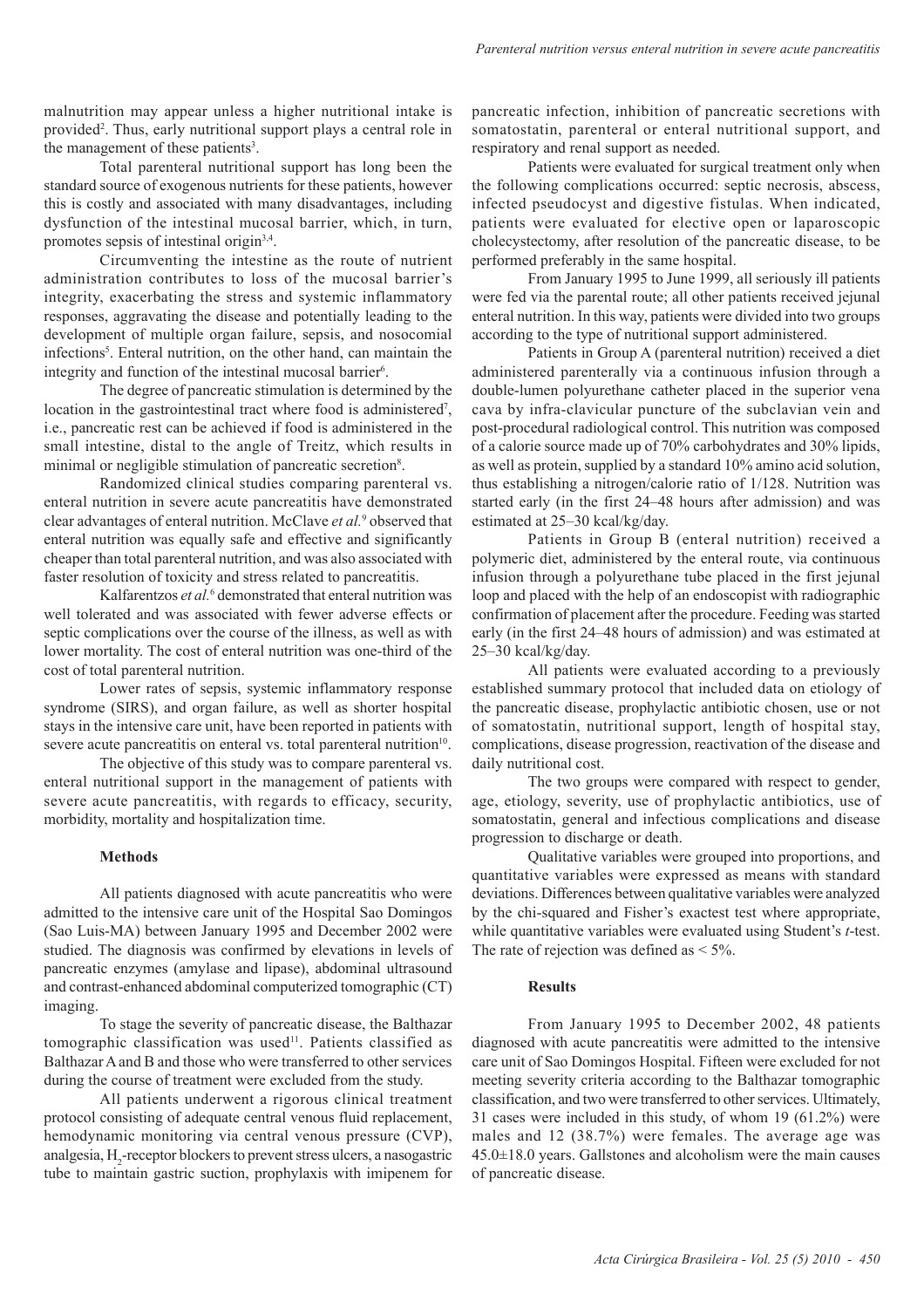Sixteen patients (51.6%) were treated with total parenteral nutritional support (Group A), and the other 15 patients (48.4%) with enteral nutritional support (Group B).

The prevalence of disease based on gender was similar in the two groups  $(p=0.886)$ , and the average age in each group was  $47.5\pm21.6$  and  $44.0\pm14.5$  years, respectively (p=0.604). Gallstones and alcoholism were the principal causes of pancreatic disease, with 12 (80.0%) cases of gallstone pancreatitis and 8 (50.0%) cases of alcohol-induced pancreatitis in Group A, versus 6 (37%) and 2  $(16.4\%)$ , respectively, in group B (p=0.21).

According to the Balthazar criteria<sup>19</sup>, most patients were considered very severe (7 cases (43.8%) in group A vs. 11 (71.6%) in group B), with no significant difference between the groups (p=0.21) (Table 1).

**TABLE 1 -** Distribution of patients with acute pancreatitis in groups A and B, based on the Balthazar tomographic classification

|                  | A  |               | в  |             |  |
|------------------|----|---------------|----|-------------|--|
| <b>Balthazar</b> | N  | $\%$          | N  | $\%$        |  |
| C                | 6  | 37.5          | 2  | 14.2        |  |
| D                | 3  | 18.7          | 2  | 14.2        |  |
| E                | 7  | 43.8          | 11 | 71.6        |  |
| Total            | 16 | 100.0         | 15 | 100.0       |  |
|                  |    | $\sim$ $\sim$ |    | $\sim$ 0.01 |  |

Chi-squared p=0.21

There was no statistical difference in average use of nutritional support, antibiotics or somatostatin between the two groups studied ( $p=0.672$ ;  $p=0.062$ ;  $p=0.140$ , respectively) (Table 2).

**TABLE 2 -** Distribution of patients with acute pancreatitis in groups A and B, by duration of antibiotic therapy, use or not of somatostatin and nutritional route

| Group          |       | А    |       |      |
|----------------|-------|------|-------|------|
| Time (days)    | Mean  | SD   | Mean  | SD   |
| Antibiotic*    | 15.75 | 4.67 | 15.15 | 1.77 |
| Somatostatin** | 5.93  | 2.64 | 7.93  | 2.89 |
| Nutrition***   | 13.94 | 7.68 | 17.87 | 6.66 |

*\*Student's t-test – p=0.672*

*\*\* Student's t-test - p=0.062*

*\*\*\* Student's t-test - p=0.140*

Twelve (75%, Group A) and 13 (86.7%, Group B) patients used prophylactic antibiotics for pancreatic infection (p=0.654), with imipenem being the primary option for 11 (91.7%, Group A) and 11 (84.6%, Group B) patients (p=1.000) (Table 3).

**TABLE 3 -** Distribution of patients with acute pancreatitis in groups A and B by antibiotic used

| Group                           | А  |       | в             |       |  |
|---------------------------------|----|-------|---------------|-------|--|
| Antibiotic                      | N  | $\%$  | N             | $\%$  |  |
| Imipenem                        | 11 | 68.8  | 11            | 73.3  |  |
| Ciprofloxacin                   | 1  | 6.2   | 1             | 6.7   |  |
| Ciprofloxacin+<br>Metronidazole |    |       | 1             | 6.7   |  |
| <b>Not Used</b>                 | 4  | 25.0  | $\mathcal{P}$ | 13.3  |  |
| Total                           | 16 | 100.0 | 15            | 100.0 |  |

The majority of patients received only clinical treatment (11 (68.7%) cases in Group A and 11 (73.3%) in group B). Of the 5 cases in group A that underwent surgical intervention, 3 (18.6%) were performed on the pancreas. In group B, interventions were performed only on the bile ducts (4 cases (26.6%)). However, there was no significant difference between the two groups (p=0.226) (Table 4).

**TABLE 4 -** Distribution of patients with acute pancreatitis in groups A and B by surgical treatment

| Group                                                                           | A  |       | в  |       |
|---------------------------------------------------------------------------------|----|-------|----|-------|
| Surgery                                                                         | N  | $\%$  | N  | $\%$  |
| Laparoscopic<br>cholecystectomy                                                 |    |       | 3  | 20.0  |
| Laparoscopic<br>cholecystectomy +<br>endoscopic papillotomy                     |    |       | 1  | 6.6   |
| Conventional open<br>cholecystectomy                                            | 1  | 6.2   |    |       |
| Total pancreatectomy +<br>pancreatic necrosectomy +<br>retroperitoneal drainage | 1  | 6.2   |    |       |
| Endoscopic papillotomy                                                          | 1  | 6.2   |    |       |
| Pancreatic necrosectomy+<br>retroperitoneal drainage                            | 2  | 12.6  |    |       |
| No operation                                                                    | 11 | 68.8  | 11 | 73.4  |
| Total                                                                           | 16 | 100.0 | 15 | 100.0 |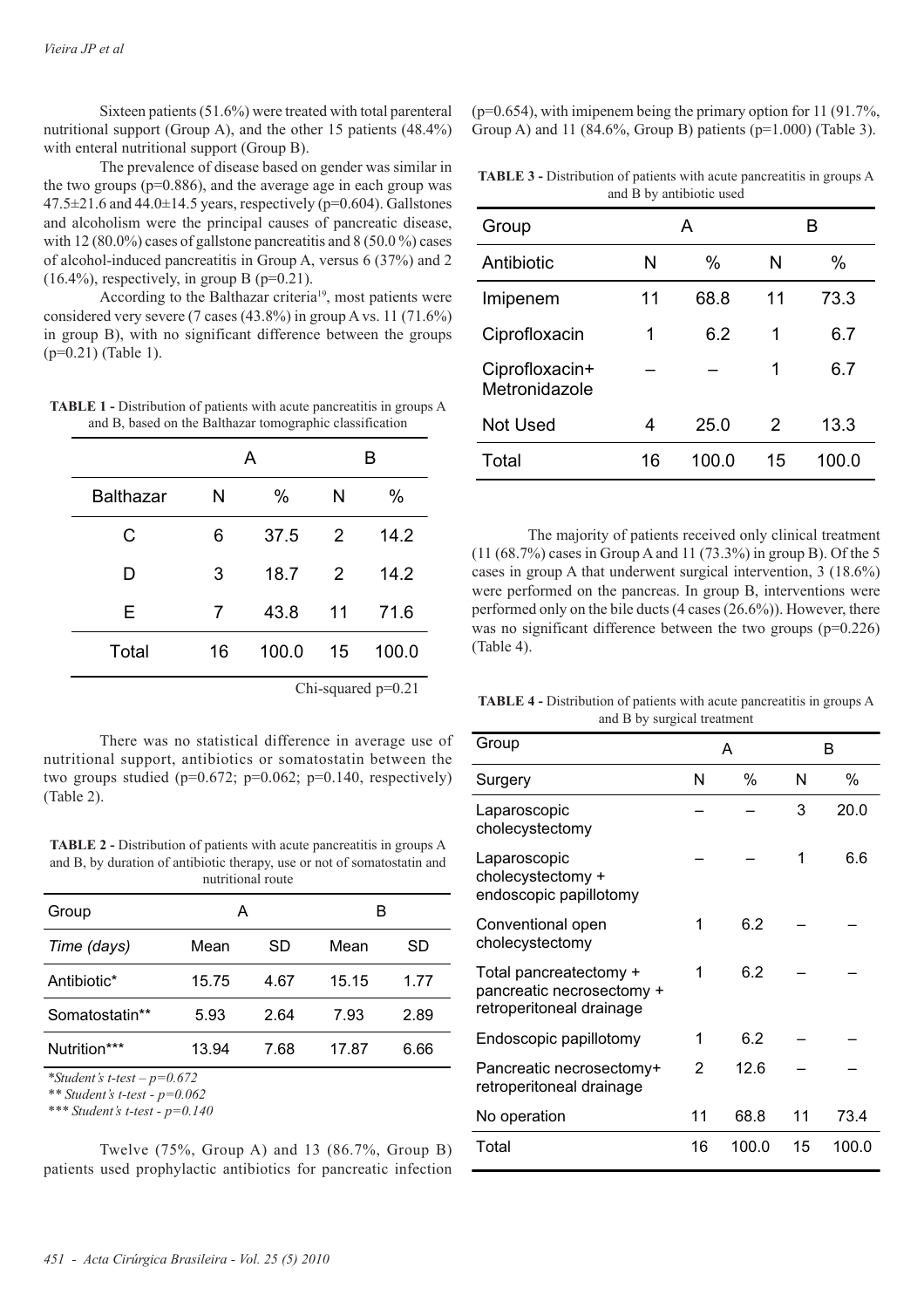The incidence of general complications was 11 (68.7%) in group A versus 6 (40%) in group B ( $p=0.10$ ), as presented in Table 5. With regards to infectious complications, 11 (68.8%) cases occurred in group A and 3 (20%) in group B (p=0.006). The distribution of patients with acute pancreatitis in groups A and B by type of complication are presented in Table 6.

**TABLE 5 -** Distribution of patients with acute pancreatitis in groups A and B by presence of general complications or infections

|               |       | А                       | B         |  |  |
|---------------|-------|-------------------------|-----------|--|--|
|               |       |                         | N(% )     |  |  |
| Complications | Yes   | 11(68.8)                | 6(40.0)   |  |  |
|               | No    | 5(31.2)                 | 9(60.0)   |  |  |
|               | Total | 16(100.0)               | 15(100.0) |  |  |
|               |       | Chi-squared<br>$p=0.10$ |           |  |  |
|               | Yes   | 11(68.8)                | 3(20.0)   |  |  |
| Infections    | No    | 5(31.2)                 | 12(80.0)  |  |  |
|               | Total | 16(100)                 | 15(100.0) |  |  |
|               |       |                         |           |  |  |

Chi-squared p=0.006

**TABLE 6 -** Distribution of patients with acute pancreatitis in groups A and B by type of complication

| Complication                                                 | A  | $\%$  | в  | %     |
|--------------------------------------------------------------|----|-------|----|-------|
| Catheter infection                                           | 4  | 25.4  | 2  | 13.4  |
| Pancreatic pseudocyst                                        |    |       | 3  | 20.0  |
| Septic necrosis + pancreatic<br>abscess + catheter infection | 1  | 6.2   |    |       |
| Septic necrosis + pancreatic<br>abscess                      | 1  | 6.2   |    |       |
| Septic necrosis + MOFS +<br>catheter infection               | 1  | 6.2   |    |       |
| Septic necrosis + catheter<br>infection                      | 1  | 6.2   |    |       |
| Septic necrosis + pancreatic<br>abscess+ MOFS                | 1  | 6.2   |    |       |
| Bacteremia                                                   | 1  | 6.2   | 1  | 6.6   |
| MOFS + pneumonia                                             | 1  | 6.2   |    |       |
| Without complication                                         | 5  | 31.2  | 9  | 60.0  |
| Total                                                        | 16 | 100.0 | 15 | 100.0 |

The hospitalization time was  $22.25 \pm 11.07$  days in group A and  $25.47\pm5.55$  days in group B (p=0.320). The majority of patients were discharged (81.3%); although the incidence of death was 18.75% in group A, whereas no patients died in group B (p=0.226). No patients in either group required an interruption in nutritional support administration because of feeding intolerance or disease reactivation.

#### **Discussion**

In this study, patients were classified into two groups according to type of nutritional support received, and results from each group were compared. The study sample was from a single service, and patients were cared for by the same team, following the same diagnostic and therapeutic protocol throughout the study period. There was no statistical difference between the two groups based on demographic data, etiology, spectrum of severity, duration of hospitalization, or clinical or surgical treatment throughout the study period, and patients differed only in the type of nutritional support used.

From 1995 to 1999, all patients were fed by the parenteral route, constituting 51.6% of the total cases. From 2000 to 2003, all patients were fed through the jejunal route (48.3%). These findings are in conformity with the history of nutritional support. Total parenteral nutrition was initially the accepted standard for the preferred route in severe acute pancreatitis<sup>3</sup>. Nonetheless, recent prospective and randomized studies have shown that providing nutrients directly to the digestive tract is much more advantageous than doing so by the parenteral route, principally because the integrity of the intestinal mucosal barrier is maintained, which is now known to be as important as allowing the pancreas to rest<sup>12</sup>. The enteral nutritional support appears, therefore, to be an advantageous alternative route for feeding patients with severe acute pancreatitis $8,13,14$  and has been used more frequently in the last five years<sup>13</sup>.

The majority of patients in both groups had severe pancreatitis **(Balthazar E)**, but there were more of these patients in the enteral group, although this was not statistically significant  $(p=0.21)$  and was probably due to small sample size. Disease severity was defined by CT evaluation of the degree of pancreatic and peripancreatic abnormalities. Balthazar *et al.*11 demonstrated that only CT evaluation of pancreatic and peripancreatic abnormalities was sensitive enough to predict clinical outcomes. Currently, abdominal CT with intravenous contrast is the most precise test for diagnosing and staging acute pancreatitis and its complications<sup>11</sup>. Abdominal CT detects necrosis as a focal or diffuse area of reduced contrast uptake due to pancreatic parenchyma<sup>14</sup> with a sensitivity of  $87\%$  and can detect necrosis with a sensitivity  $> 90\%$ <sup>11</sup>.

Prophylaxis for pancreatic infection was used equally in the two groups, with no statistically significant difference between them  $(p=0.654)$ . Imipenem was the drug of choice in both groups  $(p=1.00)$ , and was also used for a similar length of time ( $p=0.672$ ). The presence of abscesses or secondary infection of the pancreatic parenchyma significantly affected both morbidity and mortality.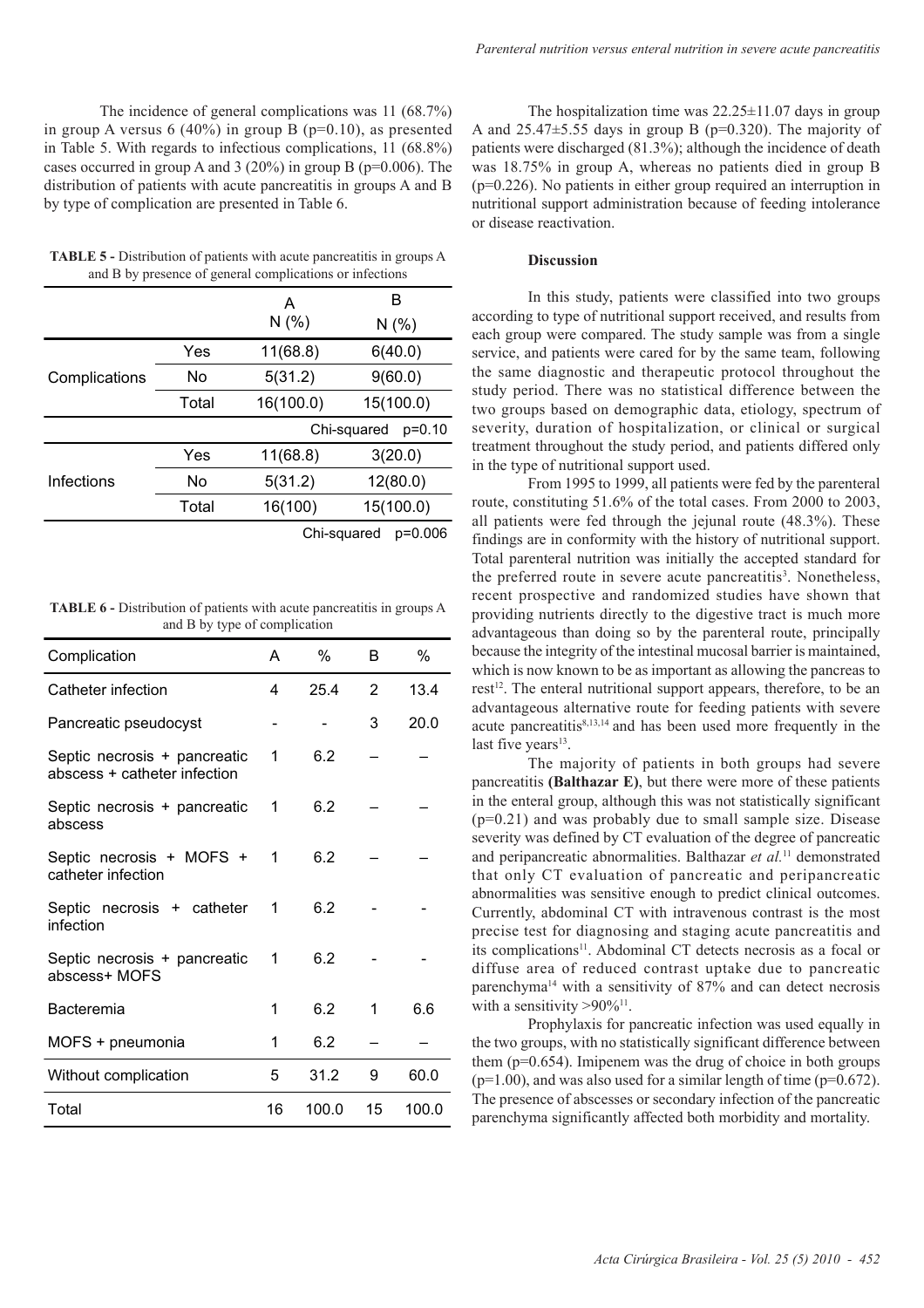Bacterial infection of necrotic pancreatic tissue occurs in approximately 40-70% of severe pancreatitis cases, and as the most serious complication is responsible for more than 80% of mortality in acute pancreatitis cases<sup>15</sup>. The microorganisms that cause pancreatic infection and sepsis in these patients are usually common Gram-negative enteric bacteria that have translocated from the intestinal lumen as a result of the loss of mucosal barrier integrity16. Clinical studies have confirmed that imipenem has excellent penetration into pancreatic tissue and broad-spectrum coverage of the bacteria that most commonly infect the pancreas. Imipenem reduces the incidence of septic complications and should therefore be used for patients with severe acute pancreatitis for a period of two weeks<sup>17</sup>.

In general, complications were more common in the parenteral group (68.7% versus 40.0%), without a statistically significant difference (p=0.10); however, this may indicate a trend towards worse results in the parenteral group.

A significantly greater prevalence of catheter, pancreatic and peripancreatic tissue infections in the parenteral group was observed (p=0.006). Other authors have also demonstrated that total parenteral nutritional support was associated with many infectious complications such as catheter sepsis<sup>3</sup> and sepsis of intestinal origin due to dysfunction of the intestinal mucosa barrier<sup>4</sup>. Explanations for this observation include the fact that total parenteral nutrition does not nourish the enterocyte; in addition, nutrients are largely absent in the intestinal lumen, particularly glutamine, which plays an important role in mucosal trophism<sup>18</sup>.

A previous prospective randomized study that evaluated the impact of early total parenteral nutrition in acute pancreatitis showed that the group that received early parenteral nutrition had significantly longer hospitalizations and a greater incidence of catheter sepsis, compared with a control group that received only analgesia and fluid resuscitation<sup>19</sup>.

On the other hand, enteral nutritional support is safe in patients with severe acute pancreatitis, as it is not implicated in additional stimulation of pancreatic function, nor does it impose the inconveniences of total parenteral nutrition<sup>6,9,10</sup>. Enteral nutrition has been referred to as the most physiological type of nutritional support and holds promise for improving outcomes in surgical patients, particularly after severe trauma and acute pancreatitis<sup>15,20</sup>.

A proposed mechanism for this clinical improvement suggests that intestinal feeding maintains the integrity of the intestinal mucosal barrier against translocation of bacteria and toxins20. Moreover, in contrast to total parenteral nutrition, enteral feeding appears to modulate the acute phase response and maintain visceral protein metabolism, suggesting inhibition of the splenic cytotoxic response<sup>21</sup>.

Several controlled studies that compared enteral with parenteral nutrition in acute pancreatitis have shown that enteral jejunal feeding is well tolerated and has clear advantages over parenteral feeding, especially for reduction of septic complications, a more rapid resolution of toxicity and stress caused by the disease, greater ease of management, and cost reductions by 3–4 fold<sup>6,9</sup>. More recent studies have confirmed the advantages of enteral nutrition over parenteral, with respect to tolerability, safety and reduction of septic complications<sup>13</sup>.

Pancreatic surgery was performed only for complications and only in the parenteral group, although this was not statistically significant when compared with the enteral group ( $p= 0.226$ ), due perhaps to the small sample size. However, this could indicate a trend towards greater morbidity in this patient group.

Biliary interventions were all done electively, and the majority were in the enteral group. In this group, there were no infectious complications in the pancreas, even though a greater number of patients were Balthazar class E (71.4%). However, this result was not statistically different (p=0.21). Indications for mandatory surgery for acute pancreatitis were the presence of complications such as septic necrosis or pancreatic abscess. CT-guided percutaneous drainage failed in over 40% of cases; therefore, open surgical drainage was frequently used as an initial procedure<sup>22</sup>.

The length of hospitalization was similar in both groups, with no statistical difference between them ( $p=0.320$ ). This result was also found in other studies<sup>6,12</sup>. With respect to disease progression, death occurred only in the parenteral group, although this was not statistically significant  $(p=0.226)$ . Studies have shown that the use of enteral feeding reduces length of hospital stay, morbidity and mortality, compared to total parenteral nutrition<sup>13</sup>.

The results of this study confirmed previous reports in the literature, especially those from recent years, i.e., that enteral nutrition is perfectly viable and safe for treatment of severe acute pancreatitis, free from additional pancreatic stimulation, and clearly advantageous in all aspects when compared to parenteral nutrition. However, a deficiency of this study is its retrospective nature and relatively small sample size. Therefore, studies with larger sample sizes should be done to better define the role of enteral nutritional support in the treatment of severe acute pancreatitis.

This study demonstrated that enteral nutritional support is safe and effective when compared to parenteral support. There was no difference between the groups based on general complications; however, the group that received enteral nutrition presented with fewer septic complications. There was also no difference between the groups based on mortality and length of hospitalization.

#### **Conclusion**

Enteral nutritional support is associated with fewer septic complications compared to parenteral nutritional support.

#### **References**

1. Buchler MW, Gloor B, Muller CA. Acute necrotizing pancreatitis: treatment strategy according to the status of infection. Ann Surg. 2000;232:619-26.

2. Steinberg W, Tenner S. Acute pancreatitis. N Engl J Med.1994;330:1198-210.

3. Kalfarentzos F, Karavias DD, Karatzas TM, Alevizatos BA, Androulakis JA. Total parenteral nutrition severe acute pancreatitis. J Am Coll Nutr. 1991;10:156-62.

4. Saadia R, Schein M, Macfarlane C, Boffard KD. Gut barrier function and the surgeon. Br J Surg. 1990;77(5):487-92.

5. McClave SA, Ritchie CS. Artificial nutrition in pancreatic disease: what lessons have we learned from the literature? Clin Nutr. 2000;19(1):1-6.